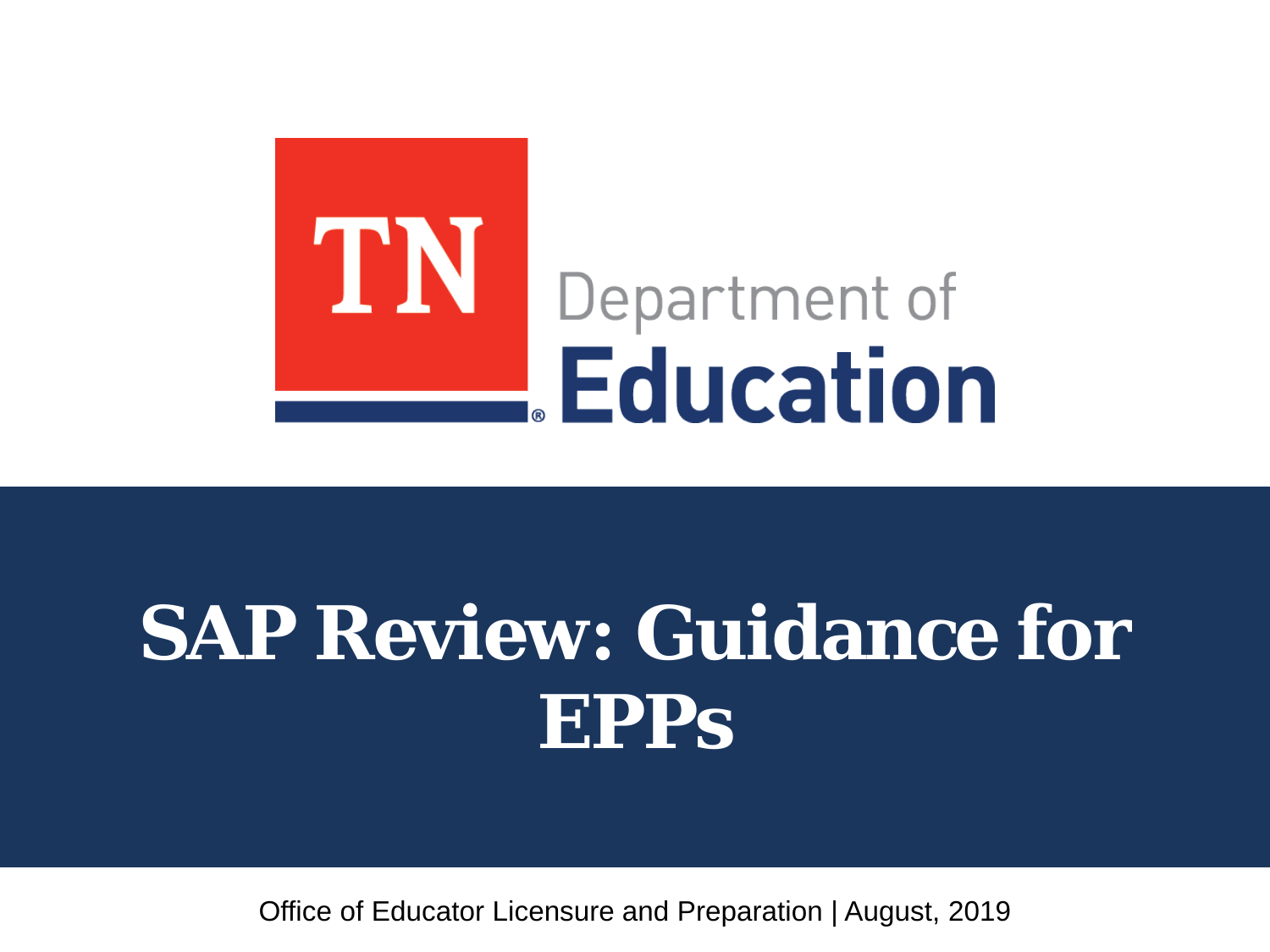# **Purpose of Webinar**

- **Clarify expectations related to the SAP review** requirements
- **Provide examples of evidence**
- **Provide navigation instructions for uploading evidence** related to the SAP review in TNAtlas

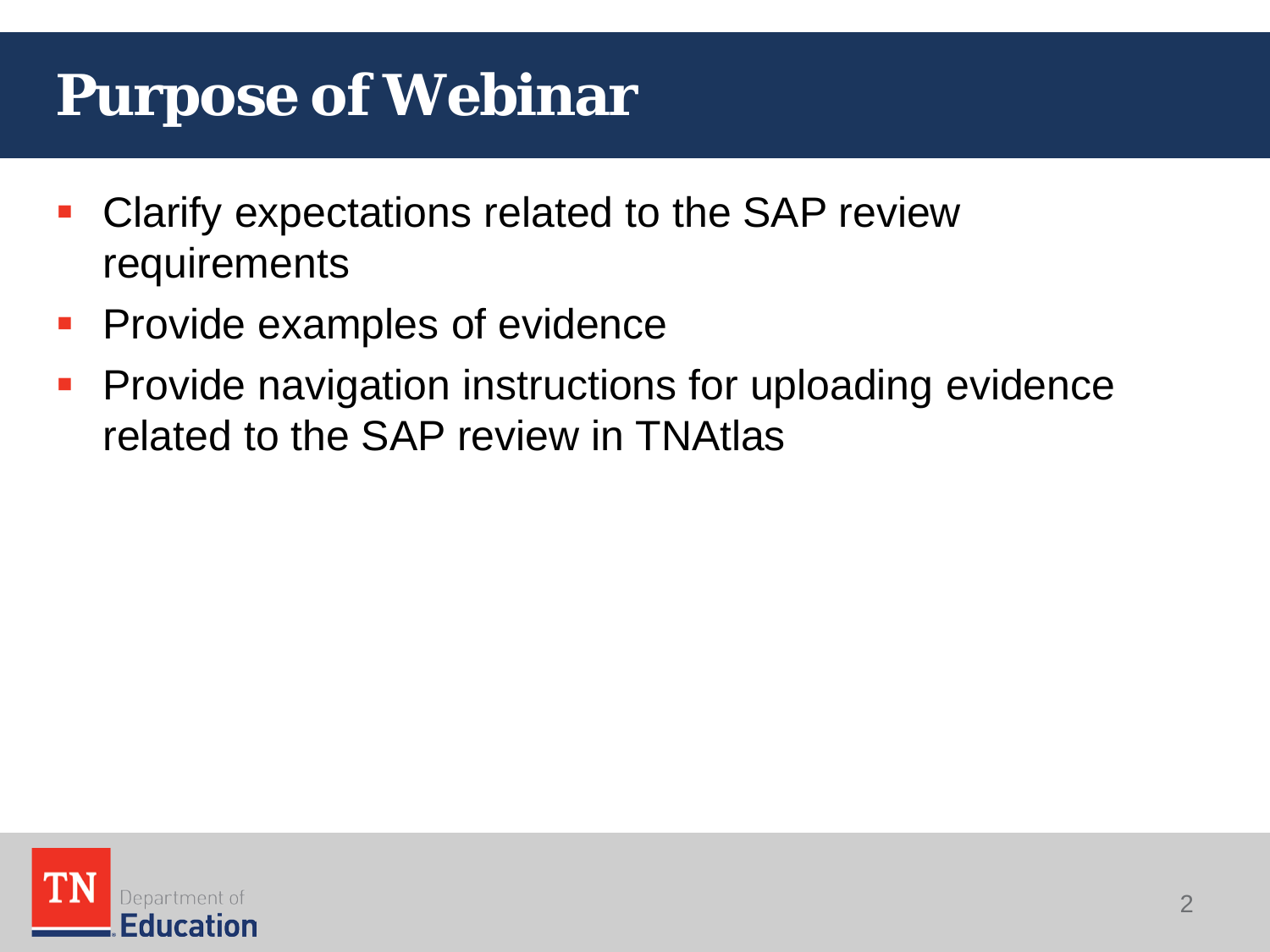# **What is a SAP Review?**

- **The comprehensive review includes a process to review** all approved and conditionally approved specialty area program (SAPs) to determine alignment to the requirements identified in the Tennessee Educator Preparation Policy (5.504) and the Literacy and Specialty Area Standards for Educator Preparation Policy (5.505).
	- includes all SAPs that lead to licensure with the exception of instructional leader programs
- The SAP review is required for all EPPs participating in a comprehensive review (state-managed and joint CAEP/state).

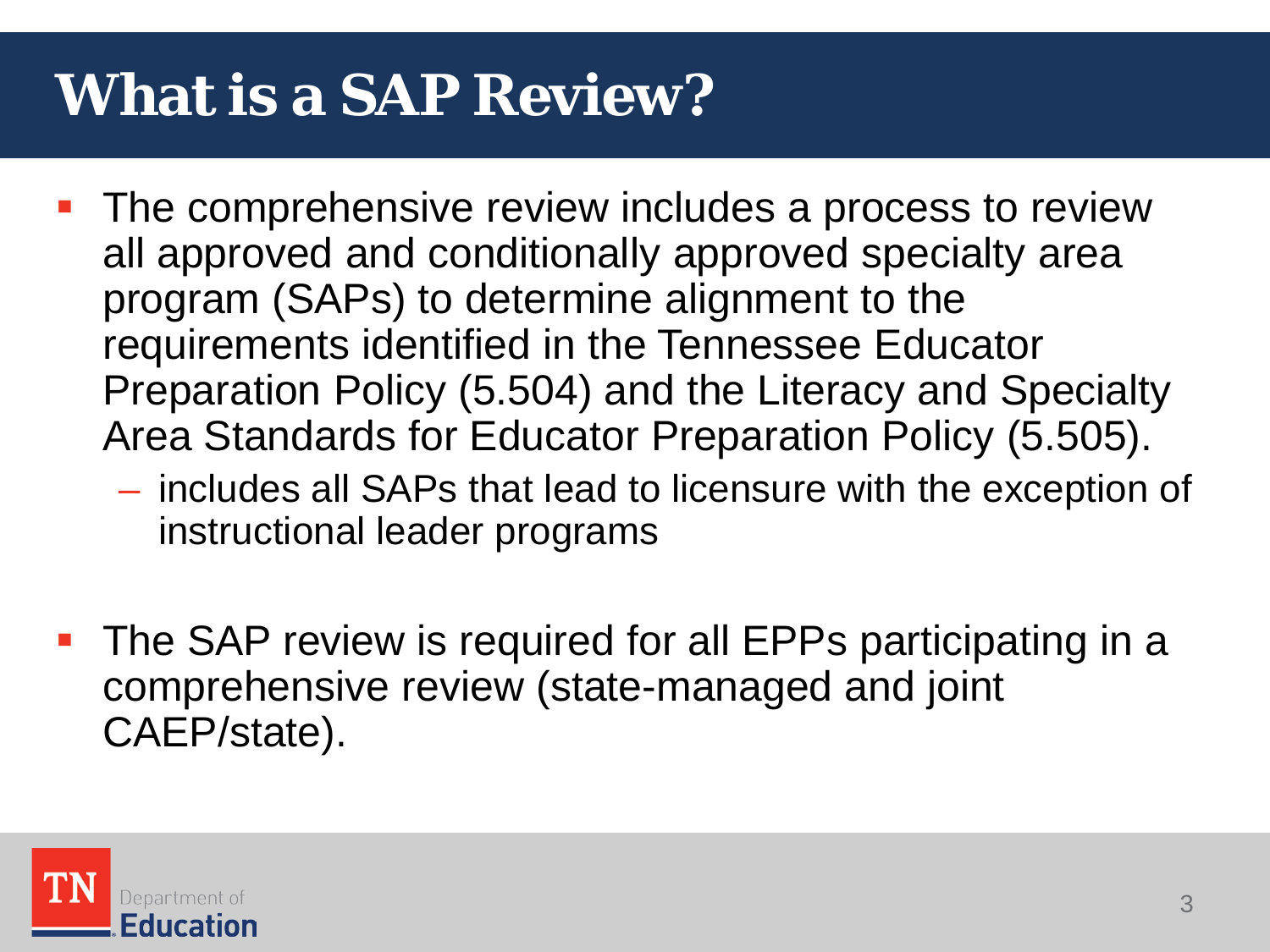# **Connections to EPP-Level Review**

- **The EPP-level comprehensive review requires multiple** examples of evidence "within and across programs."
- **Indicator examples include:** 
	- $-1.1.1$
	- $-1.2.1$
	- $-1.5.1$
	- 2.3.2
	- 3.5.1
	- 3.6.1

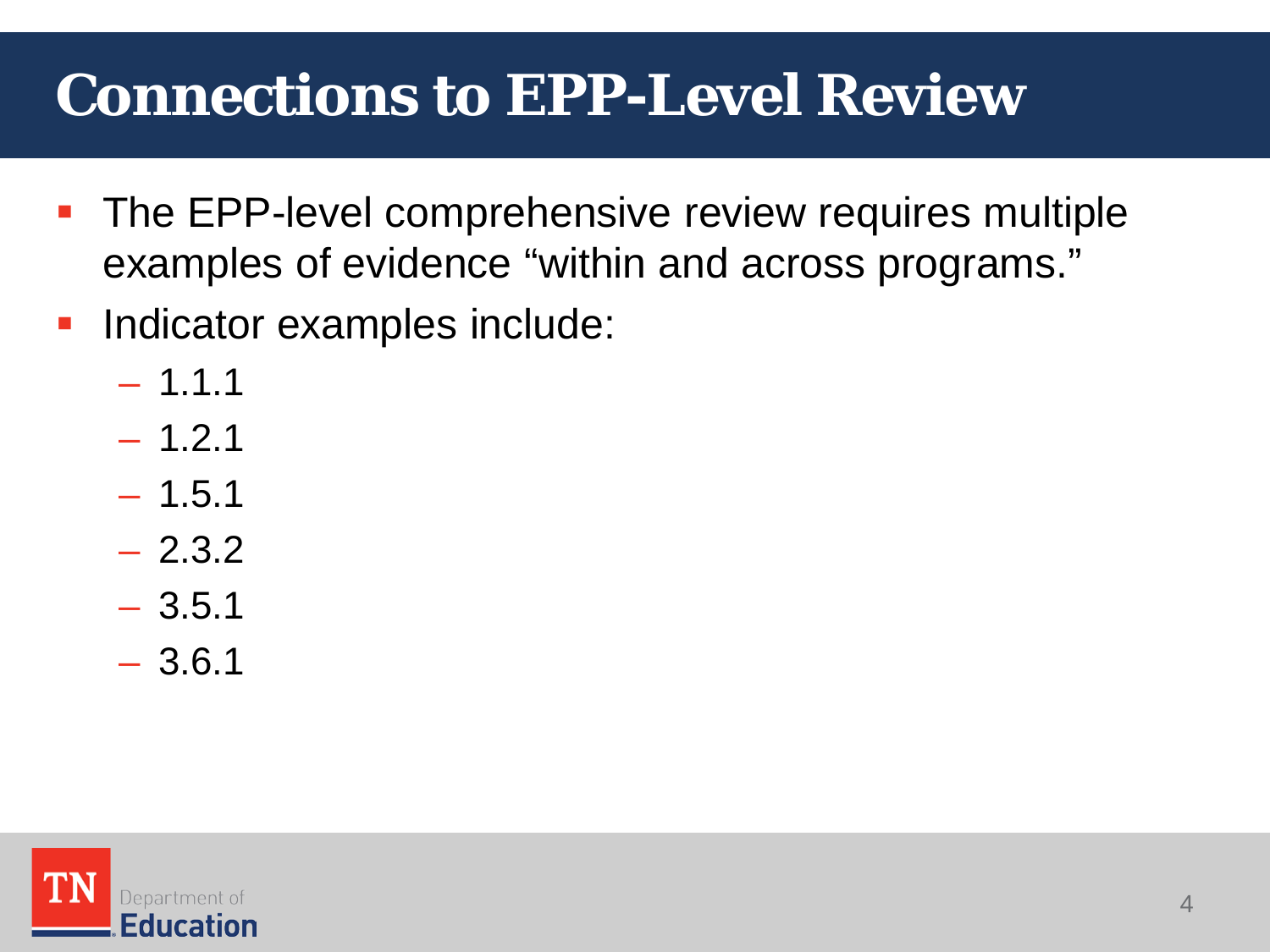

# **SAP Review Requirements**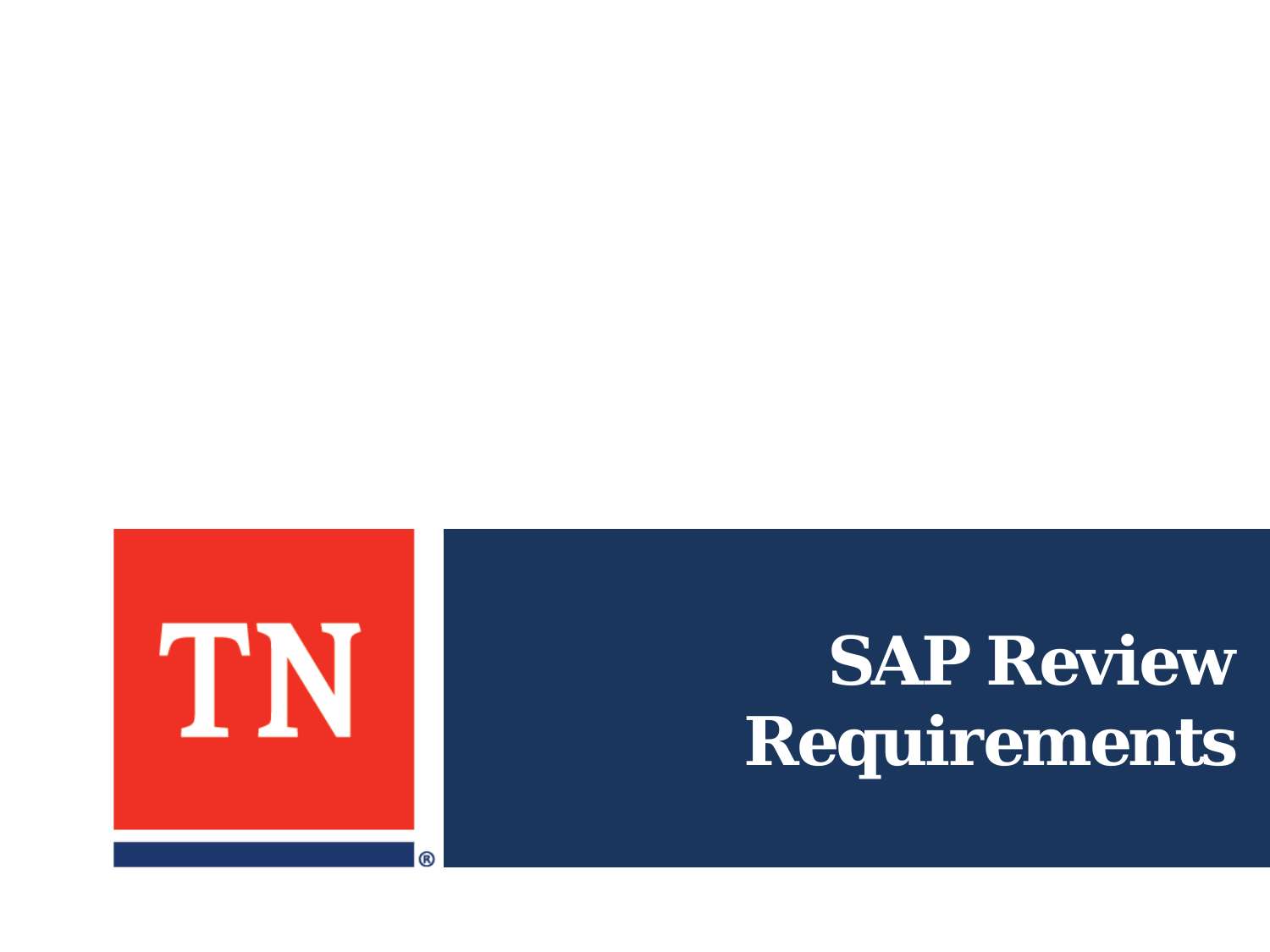# **SAP Guidance Document**

- **Step I: Verification**
- **Step II: SAP Review Requirements in TNAtlas**
- **Step III: On-Site Visit Requirements**

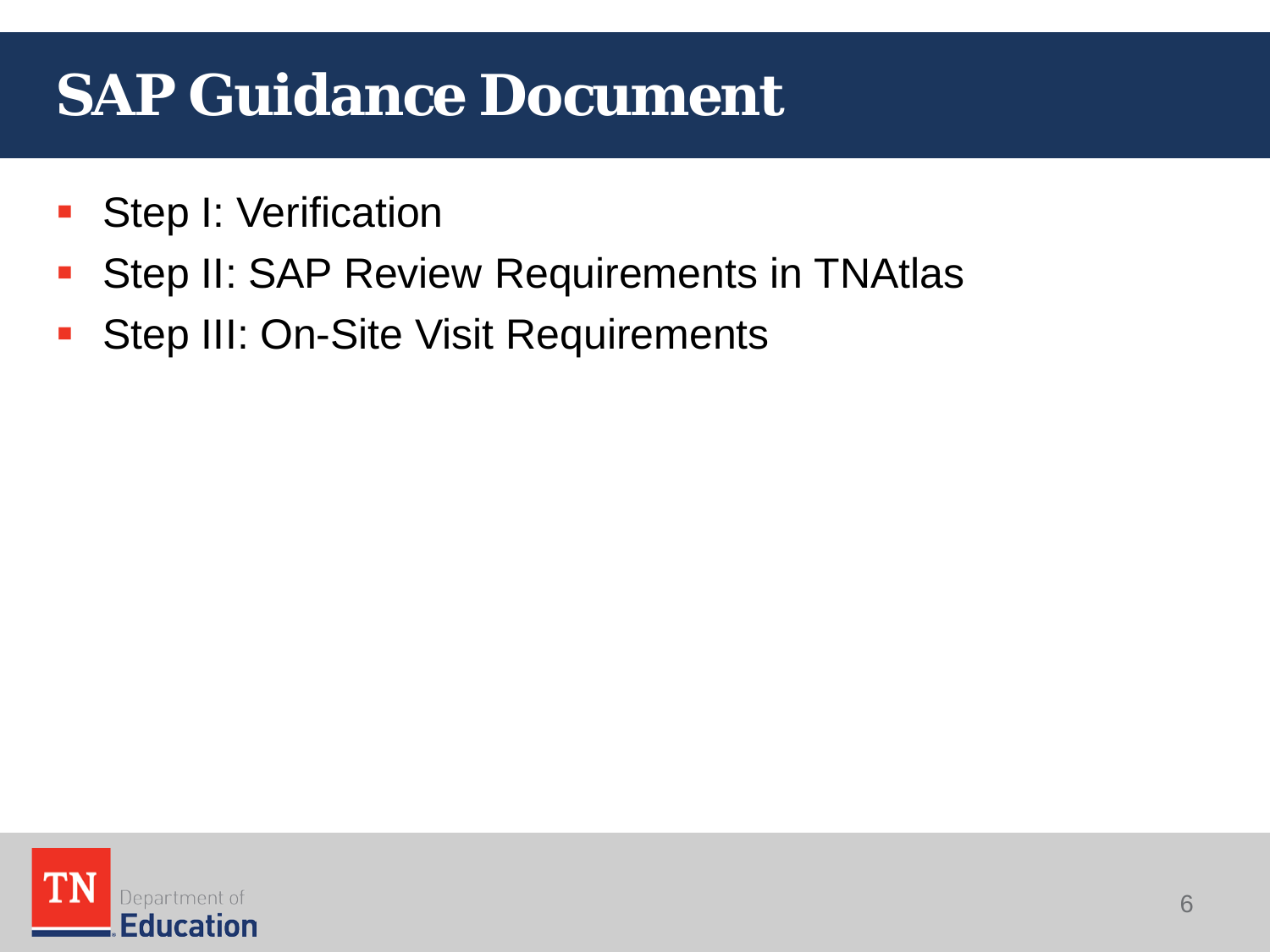# **Step 1: Verification**

- EPP head administrators must verify each approved and conditionally approved SAP in the SAP Management section of TNAtlas. Confirmation of each endorsement area, program level, and clinical practice type is required.
- **If there are any omissions or errors, please email** Educator. Preparation@tn.gov to set up a conference call with OELP.
- **The SAP review Request for Evidence (RFE) sets will not be released to the EPP until this step is completed.**

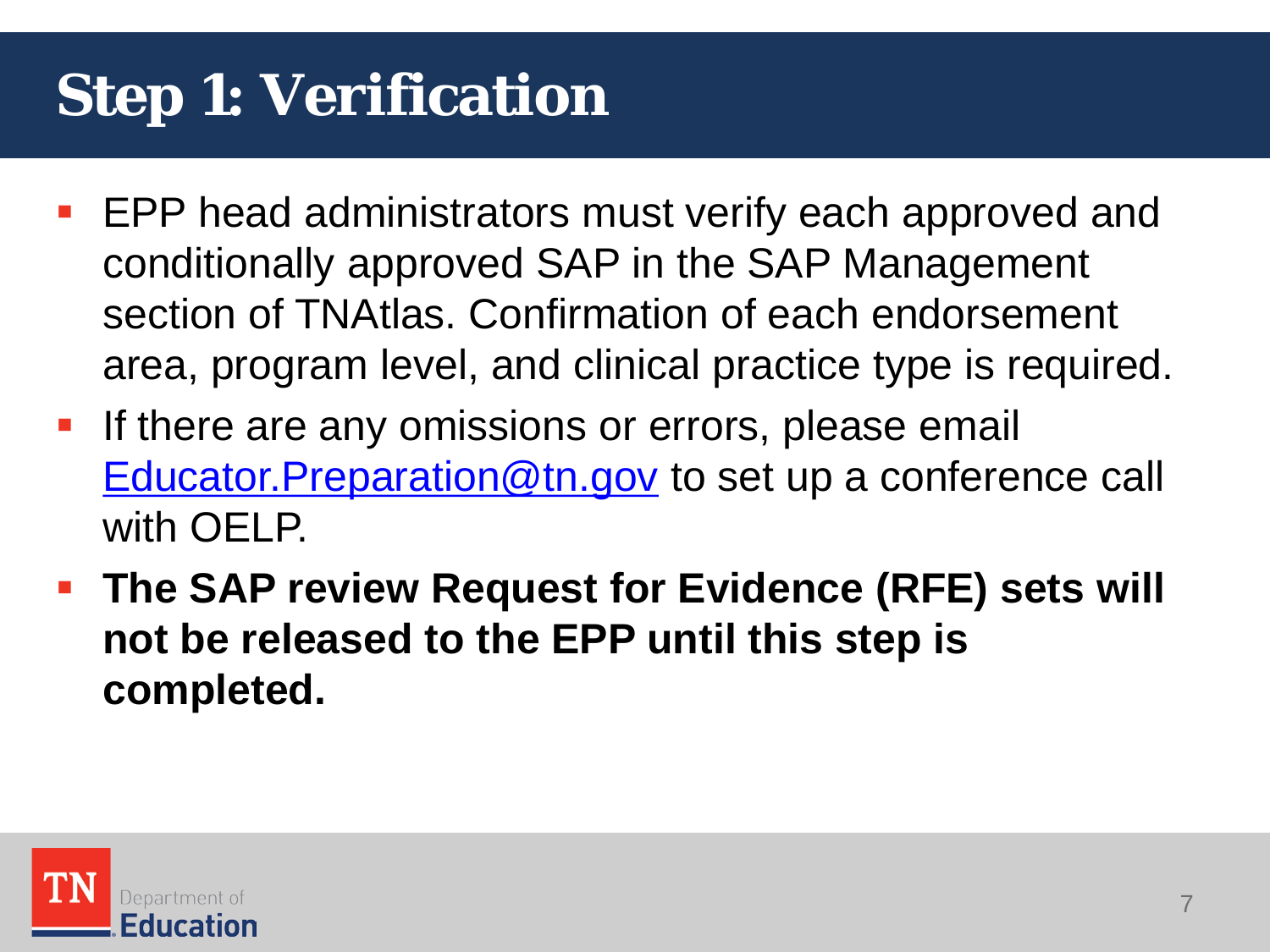# **Organization of SAPs for Review**

- **RFE** sets are organized by cluster of endorsements:
	- Elementary education (ELEM)
	- Middle and secondary math (M&S Math)
	- Middle and secondary science (M&S Science)
	- Middle and secondary social studies (M&S SS)
	- Middle and secondary English (M&S English)
	- Visual and performing arts (V&PA)
	- World languages (WL)
	- CTE academic (CTE-A)
	- Physical education and health and wellness (PE & HW)
	- Special education (SPED)
	- Early learning (EL)
	- Specialists (SPEC)
	- School Services Personnel (SSP)

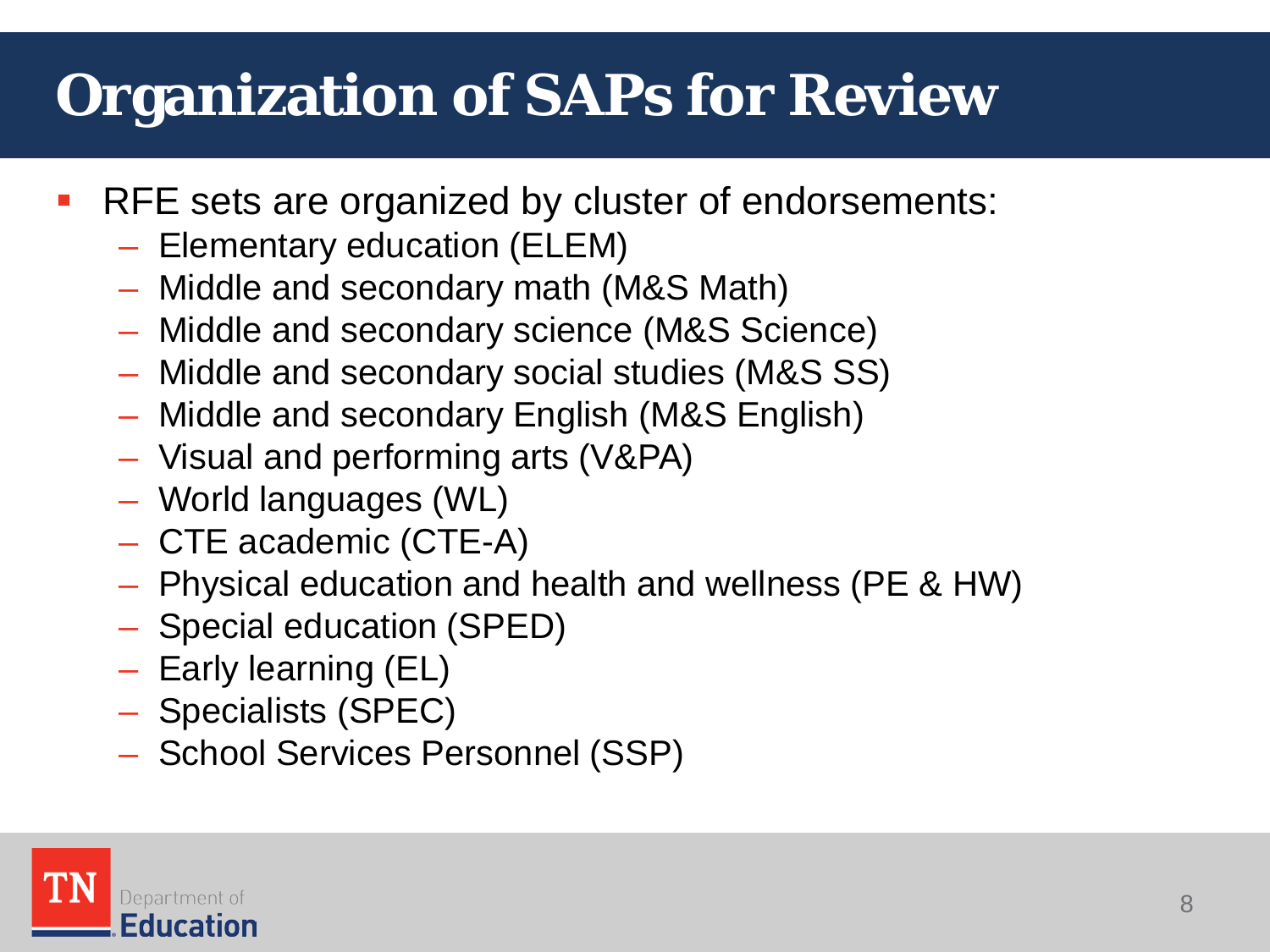# **Step II: SAP Review Requirements**

- Program synopsis
- Programs of study courses and content
- Program alignment to standards and requirements
	- InTASC standards
	- EPP literacy standards
	- Specialty area standards
	- Required program components (formally called "implementation standards")
- Data and program effectiveness
- Specialized professional association (SPA) Accreditation

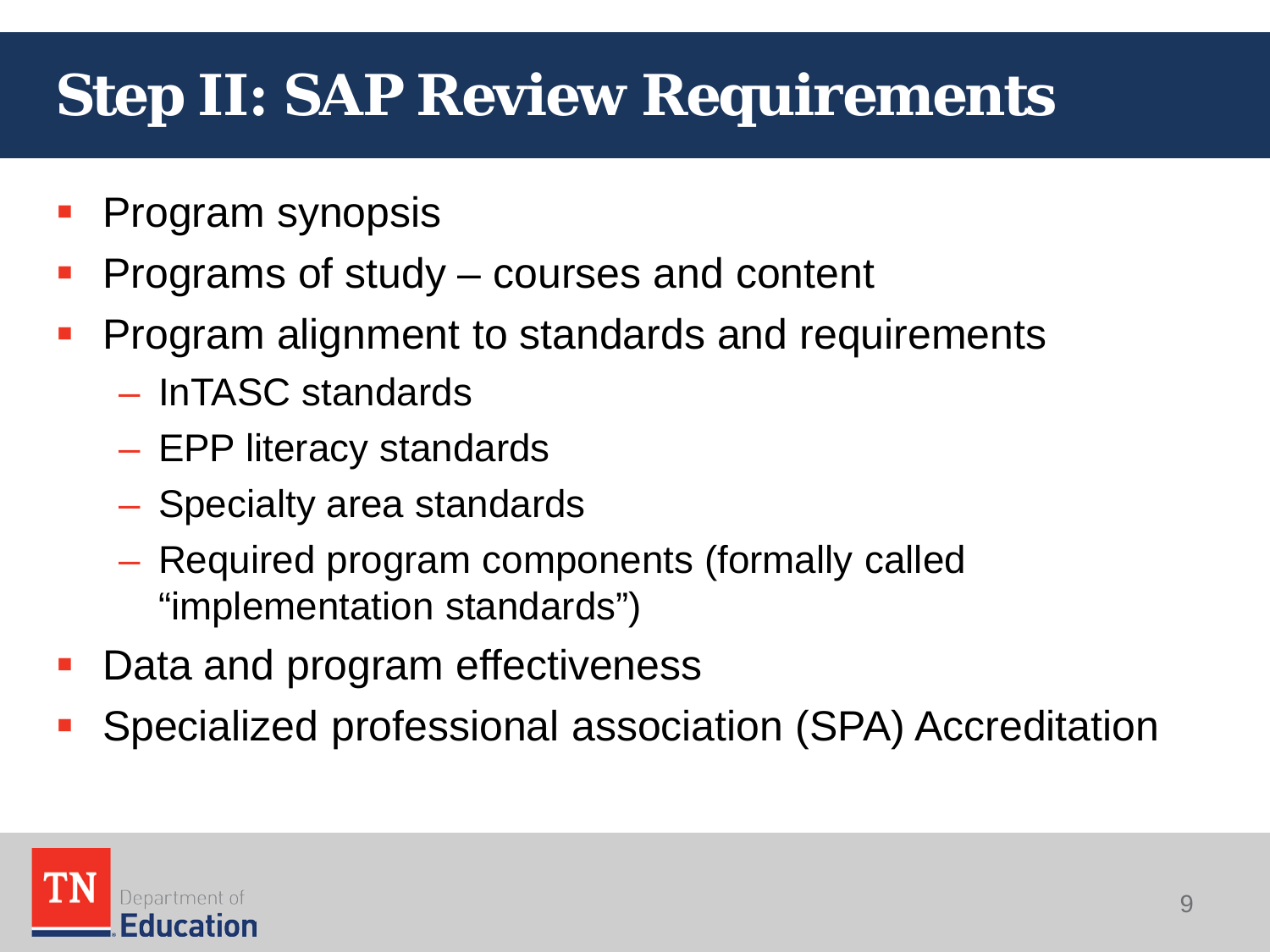# **Program Synopsis**

- EPPs should describe design and structure of programs. Descriptions should include details related to:
	- major(s);
	- program levels (undergraduate or post-baccalaureate);
	- clinical practice types (student teaching, internship, jobembedded); and
	- program sequence including coursework, field experiences, and clinical practice.

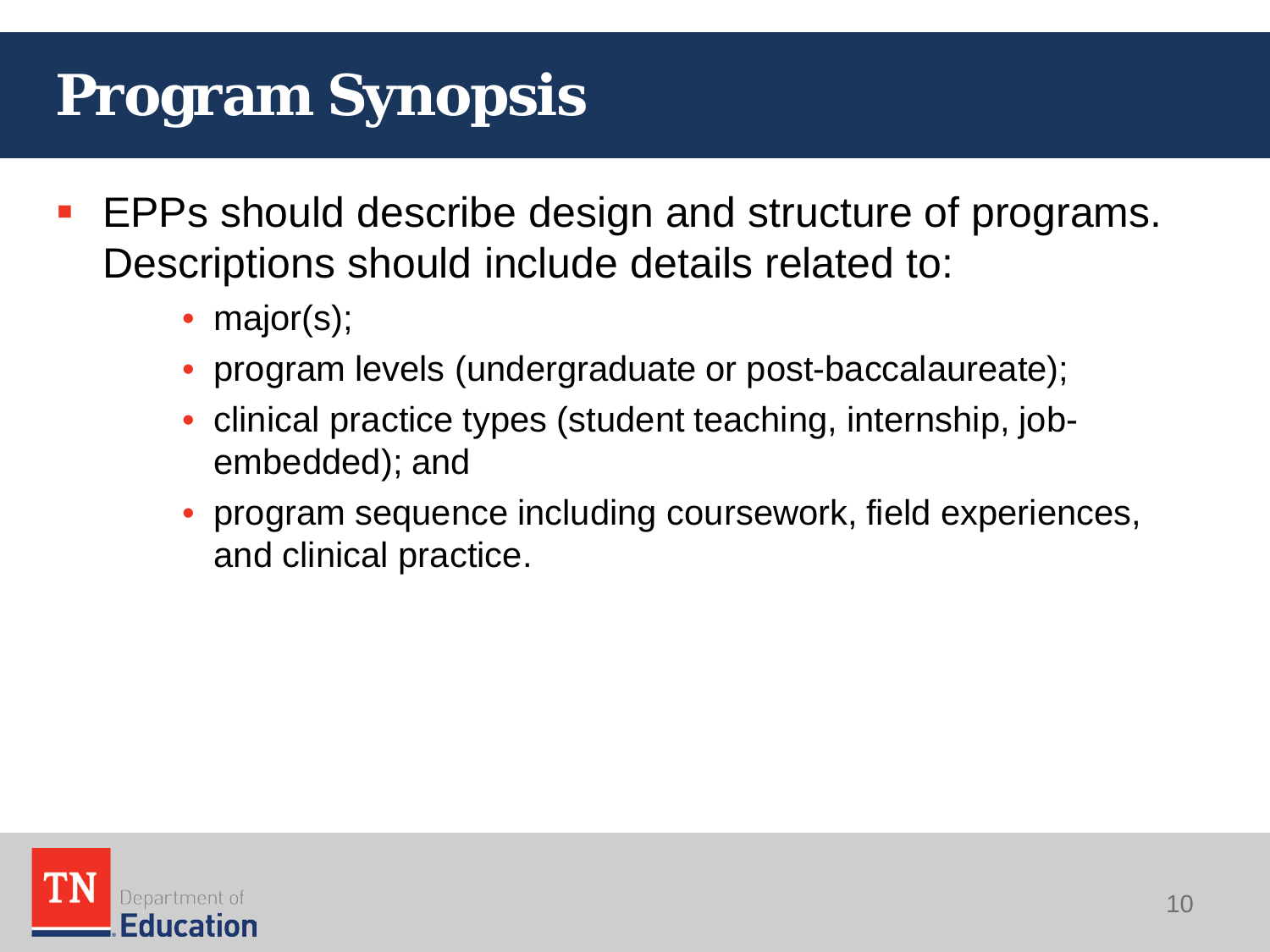### **Programs of Study – Courses & Content**

- **EPPs should upload:** 
	- current programs of study
	- course descriptions for each program

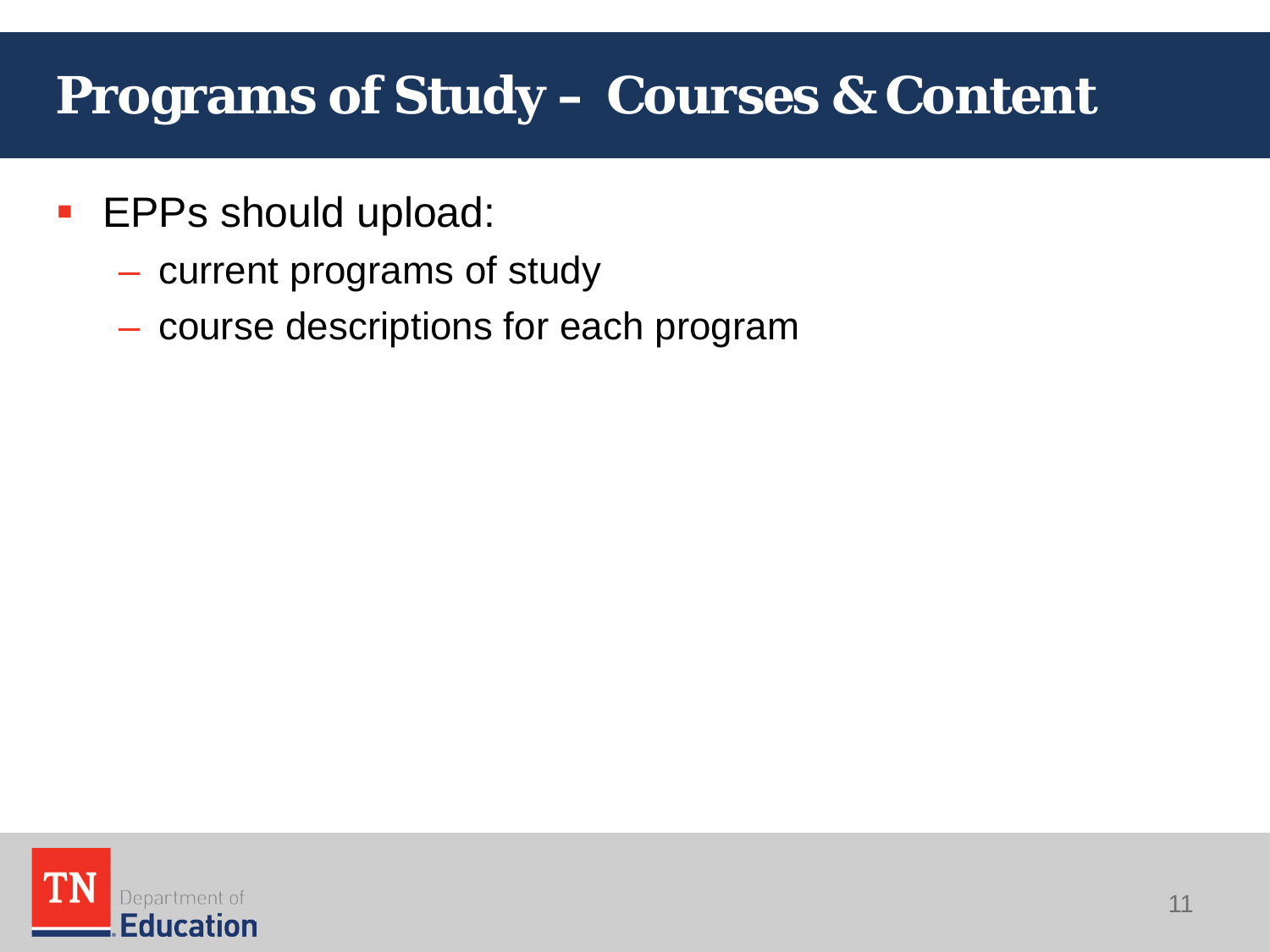- Upload matrices in an Excel workbook that show clear alignment between the programs of study provided in the previous section and the preparation standards listed below.
	- InTASC standards\*
	- EPP literacy standards
	- Respective Specialty area standards
	- Required program components

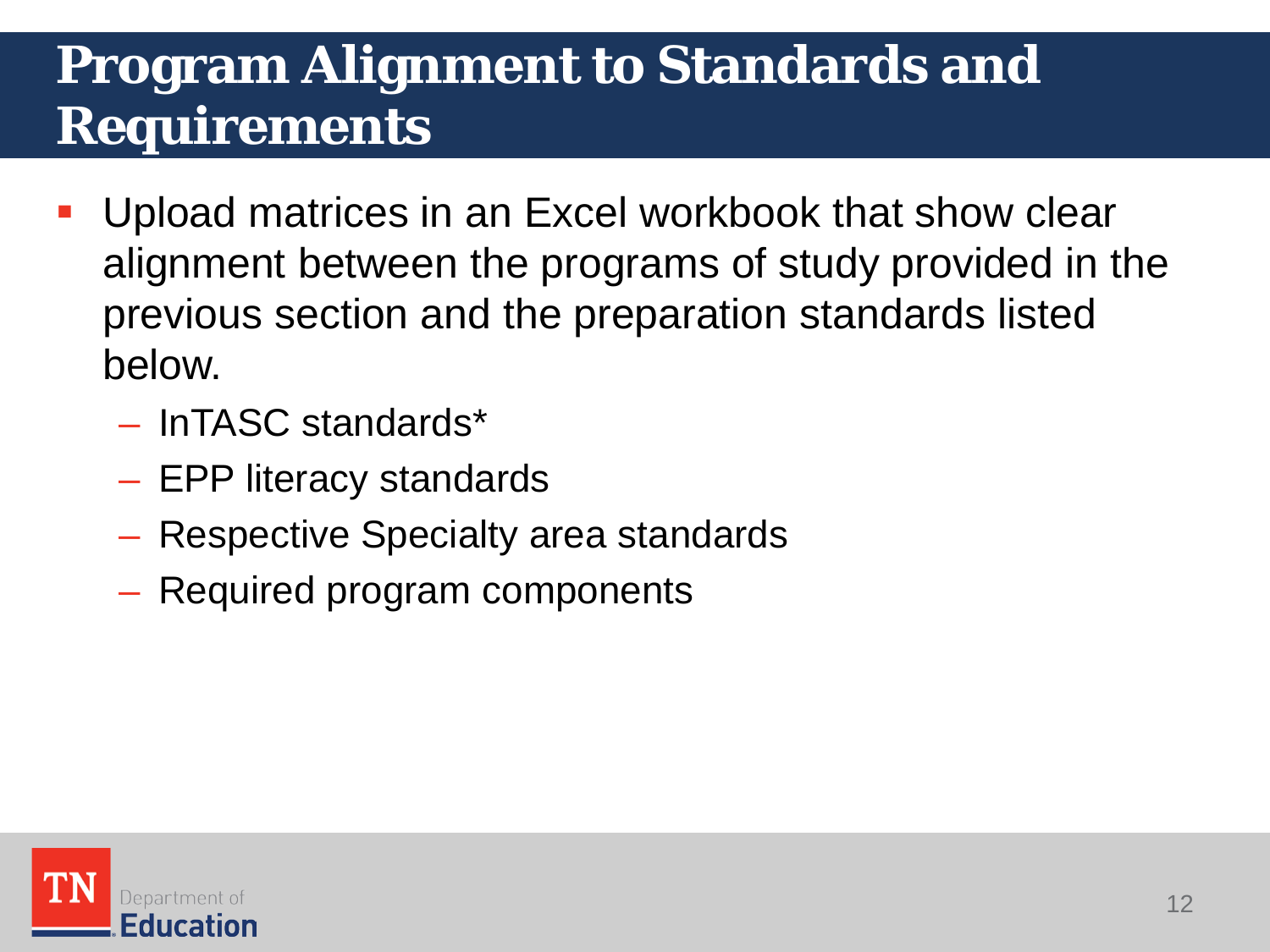- More than one set of standards for the same SAP can be combined on a single spreadsheet; however, standards alignment for various program pathways must be clearly identifiable.
- Within the cells of each worksheet, indicate the preparation content (lessons, standards-based assessments, etc.) and clinical experiences.

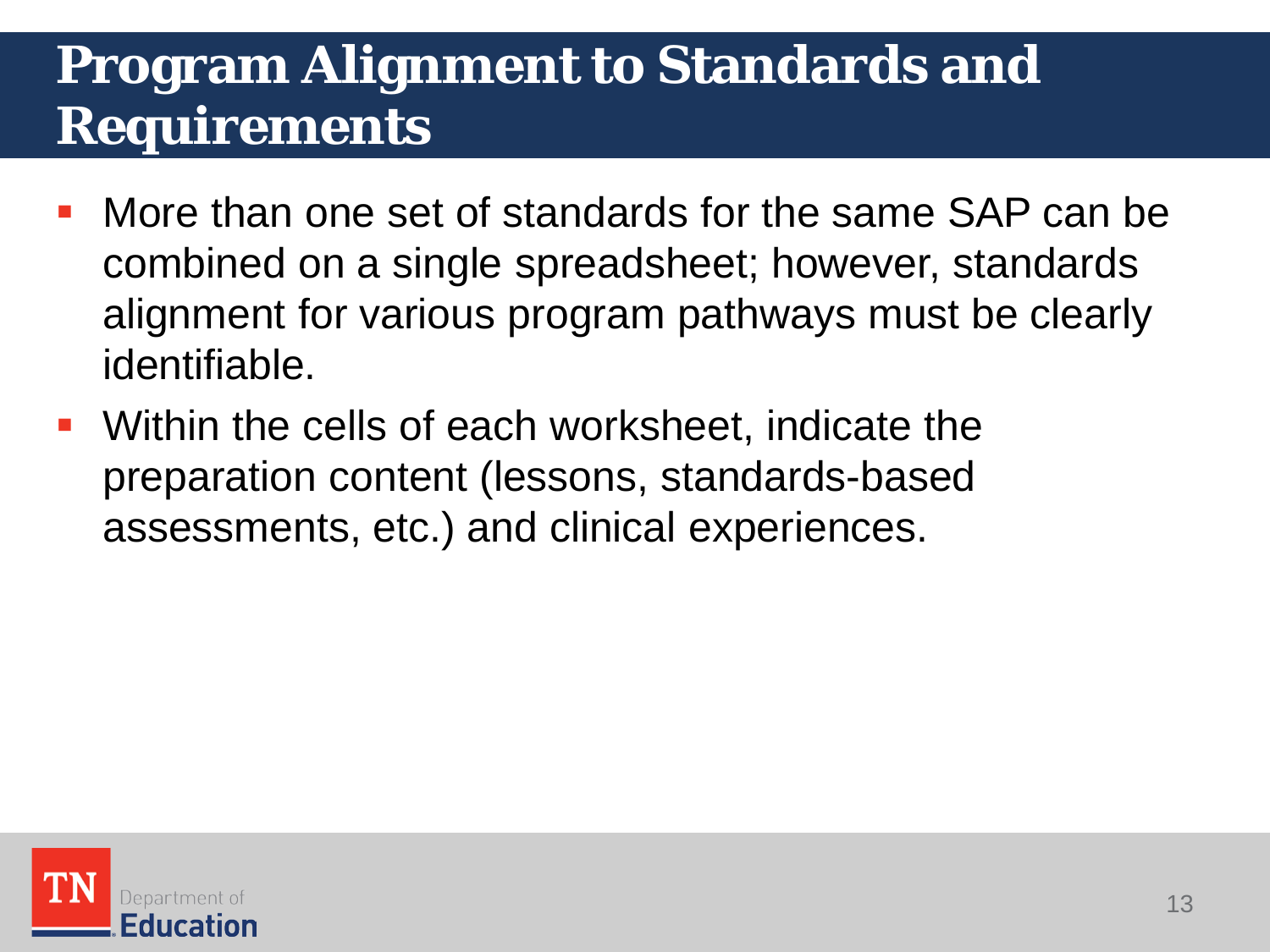|                |                                                                                                                         | в                                                                                                                                                                                                                                                                                                                                           |                                                                                                                                                                                                                                                                                                                                                                                                                                                                                                                                                                                                                                                          | D                                                                                                                                                                                                                                                                                                                                                                                                                              | F                                                                                                                                                                                                                                                                                                                                                                                                                                                                                                                                                                                                                                        |                                                                                                                                                                                                                                                                                                                                                                                                                                                                                                                                                                              |
|----------------|-------------------------------------------------------------------------------------------------------------------------|---------------------------------------------------------------------------------------------------------------------------------------------------------------------------------------------------------------------------------------------------------------------------------------------------------------------------------------------|----------------------------------------------------------------------------------------------------------------------------------------------------------------------------------------------------------------------------------------------------------------------------------------------------------------------------------------------------------------------------------------------------------------------------------------------------------------------------------------------------------------------------------------------------------------------------------------------------------------------------------------------------------|--------------------------------------------------------------------------------------------------------------------------------------------------------------------------------------------------------------------------------------------------------------------------------------------------------------------------------------------------------------------------------------------------------------------------------|------------------------------------------------------------------------------------------------------------------------------------------------------------------------------------------------------------------------------------------------------------------------------------------------------------------------------------------------------------------------------------------------------------------------------------------------------------------------------------------------------------------------------------------------------------------------------------------------------------------------------------------|------------------------------------------------------------------------------------------------------------------------------------------------------------------------------------------------------------------------------------------------------------------------------------------------------------------------------------------------------------------------------------------------------------------------------------------------------------------------------------------------------------------------------------------------------------------------------|
| $\mathbf 1$    |                                                                                                                         |                                                                                                                                                                                                                                                                                                                                             |                                                                                                                                                                                                                                                                                                                                                                                                                                                                                                                                                                                                                                                          |                                                                                                                                                                                                                                                                                                                                                                                                                                |                                                                                                                                                                                                                                                                                                                                                                                                                                                                                                                                                                                                                                          | <b>InTASC Standards</b>                                                                                                                                                                                                                                                                                                                                                                                                                                                                                                                                                      |
| $\overline{2}$ | English 6-12<br>Program:                                                                                                | Learner Development                                                                                                                                                                                                                                                                                                                         | <b>Learning Differences</b>                                                                                                                                                                                                                                                                                                                                                                                                                                                                                                                                                                                                                              | <b>Learning Environment</b>                                                                                                                                                                                                                                                                                                                                                                                                    | Content Knowledge                                                                                                                                                                                                                                                                                                                                                                                                                                                                                                                                                                                                                        | <b>Application of Content</b>                                                                                                                                                                                                                                                                                                                                                                                                                                                                                                                                                |
| 3              |                                                                                                                         |                                                                                                                                                                                                                                                                                                                                             | $\overline{2}$                                                                                                                                                                                                                                                                                                                                                                                                                                                                                                                                                                                                                                           | -3                                                                                                                                                                                                                                                                                                                                                                                                                             |                                                                                                                                                                                                                                                                                                                                                                                                                                                                                                                                                                                                                                          | 5                                                                                                                                                                                                                                                                                                                                                                                                                                                                                                                                                                            |
| Δ              | <b>National Council of Teachers of English</b><br><b>Professional Standards</b>                                         | <b>Standard 1: Candidates</b><br>demonstrate knowledge of e of<br>the nature of adolescents as<br>readers.<br><b>Standard 2: Candidates</b><br>demonstrate knowledge of<br>adolescents as language users.<br>Standard 5: Candidates reflect on<br>research-based instruction that<br>increases motivation and active<br>student engagement. | Standard 2: Candidates demonstrate<br>knowledge of adolescents as language users.<br>Standard 5: Candidates plan, implement,<br>assess, and reflect on research-based<br>instruction that increases motivation and<br>active student engagement, builds sustained Standard 6: Candidates<br>learning of English language arts, and<br>responds to diverse students' context-based<br>Ineeds.<br>Standard 6: Candidates demonstrate<br>knowledge of how theories and research<br>about social justice, diversity, equity, student<br>identities, and schools as institutions can<br>enhance students' opportunities to learn in<br>English Language Arts. | Standard 4: Candidates plan<br>instruction and design<br>assessments for composing texts<br>(i.e., oral, written, and visual) to<br>promote learning for all students. language users.<br>demonstrate knowledge of how<br>theories and research about<br>social justice, diversity, equity,<br>student identities, and schools<br>as institutions can enhance<br>students' opportunities to learn<br>in English Language Arts. | Standard 2: Candidates demonstrate knowledge<br>of English language arts subject matter content<br>that specifically includes language and writing<br>as well as knowledge of adolescents as<br>Standard 3: Candidates plan instruction<br>Standard 4: Candidates plan instruction and<br>design assessments for composing texts (i.e.,<br>oral, written, and visual) to promote learning<br>for all students.<br>Standard 5: Candidates plan, implement,<br>assess, and reflect on research-based<br>instruction that increases motivation and<br>active student engagement, builds sustained<br>learning of English language arts, and | Standard 3: Candidates plan<br>instruction and design assessments<br>for reading and the study of<br>literature to promote learning for all<br>students<br>Standard 4: Candidates plan<br>instruction and design assessments<br>for composing texts (i.e., oral,<br>written, and visual) to promote<br>learning for all students.<br>Standard 5: Candidates plan,<br>implement, assess, and reflect on<br>research-based instruction that<br>increases motivation and active<br>student engagement, builds<br>sustained learning of English<br>anguage arts, and responds to |
| 5              | EDUC 301 Intro Field Experience/<br>EDUC 302 Intro Field Exp/Orientation                                                |                                                                                                                                                                                                                                                                                                                                             |                                                                                                                                                                                                                                                                                                                                                                                                                                                                                                                                                                                                                                                          | Virtual Field Experiences,<br>Problem-Based Learning, Group<br><b>Activities</b>                                                                                                                                                                                                                                                                                                                                               | Problem-Based Learning, Virtual Field<br>Experiences, LRC Tour, Copyright / Fair Use<br><b>Activity</b>                                                                                                                                                                                                                                                                                                                                                                                                                                                                                                                                  | Problem-Based Learning, Virtual<br><b>Field Experiences</b>                                                                                                                                                                                                                                                                                                                                                                                                                                                                                                                  |
| 6              | EDUC 412 Intro to Teaching & Technology                                                                                 | <b>Text Readings, Group Activities</b>                                                                                                                                                                                                                                                                                                      | <b>Text Readings, Group Activities</b>                                                                                                                                                                                                                                                                                                                                                                                                                                                                                                                                                                                                                   | <b>Text Readings, Group Activities</b>                                                                                                                                                                                                                                                                                                                                                                                         | Education Buzzwords Activity, Text Readings,<br>Group Activities, Annotated Bibliography,<br>Disposition, Interactive Whiteboard Activities,<br>Curriculum Standards / Lesson Plan Activity                                                                                                                                                                                                                                                                                                                                                                                                                                              | <b>Text Readings, Group Activities</b>                                                                                                                                                                                                                                                                                                                                                                                                                                                                                                                                       |
| 7              | <b>EDPY 480 Educational Psychology</b>                                                                                  | Three Exams, extended study,<br>periodical review, outsider<br>review, reaction                                                                                                                                                                                                                                                             | Three Exams, extended study, periodical<br>review, outsider review, reaction                                                                                                                                                                                                                                                                                                                                                                                                                                                                                                                                                                             | Three Exams, extended study,<br>periodical review, outsider<br>review, reaction                                                                                                                                                                                                                                                                                                                                                |                                                                                                                                                                                                                                                                                                                                                                                                                                                                                                                                                                                                                                          |                                                                                                                                                                                                                                                                                                                                                                                                                                                                                                                                                                              |
| 8              | <b>ENGL 2330 Topics in World Literature</b>                                                                             |                                                                                                                                                                                                                                                                                                                                             |                                                                                                                                                                                                                                                                                                                                                                                                                                                                                                                                                                                                                                                          |                                                                                                                                                                                                                                                                                                                                                                                                                                | 2 Papers, quizzes, Final Exam                                                                                                                                                                                                                                                                                                                                                                                                                                                                                                                                                                                                            |                                                                                                                                                                                                                                                                                                                                                                                                                                                                                                                                                                              |
|                | $\bigoplus$<br>$\frac{1}{2}$ $\frac{1}{2}$<br><b>UG</b> – Traditional<br>TPB - MA+Licensure<br>Alternative Job-Embedded |                                                                                                                                                                                                                                                                                                                                             |                                                                                                                                                                                                                                                                                                                                                                                                                                                                                                                                                                                                                                                          |                                                                                                                                                                                                                                                                                                                                                                                                                                |                                                                                                                                                                                                                                                                                                                                                                                                                                                                                                                                                                                                                                          |                                                                                                                                                                                                                                                                                                                                                                                                                                                                                                                                                                              |

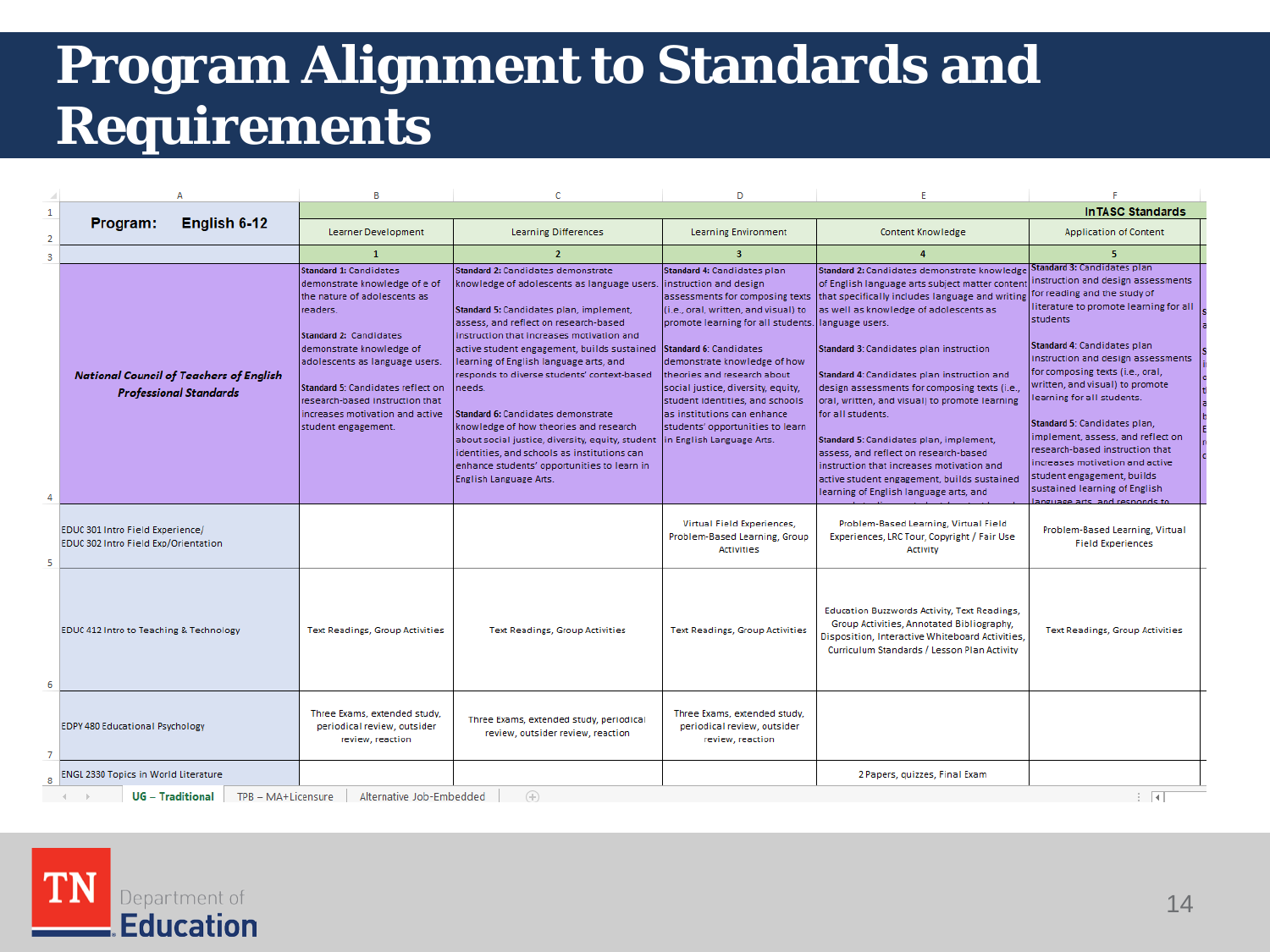#### **Middle and Secondary Grades - Core Academic**

- $(1)$ **English Language Arts Education** 
	- $(a)$ Approved programs for English language arts education lead to licensure and endorsement in English 6-12.
	- $(b)$ **Program Components:** 
		- 1. Candidates in English language arts education shall complete a major in English.
		- 2. English language arts programs shall ensure candidates in an English language arts education program have six (6) semester hours of college-level world language instructions or the equivalent, as determined by the EPP.
	- (c) Specialty area standards:
		- Educator preparation programs in English language arts education shall be 1. aligned to the NCTE Standards for the Initial Preparation of Teachers of Secondary English Language Arts.

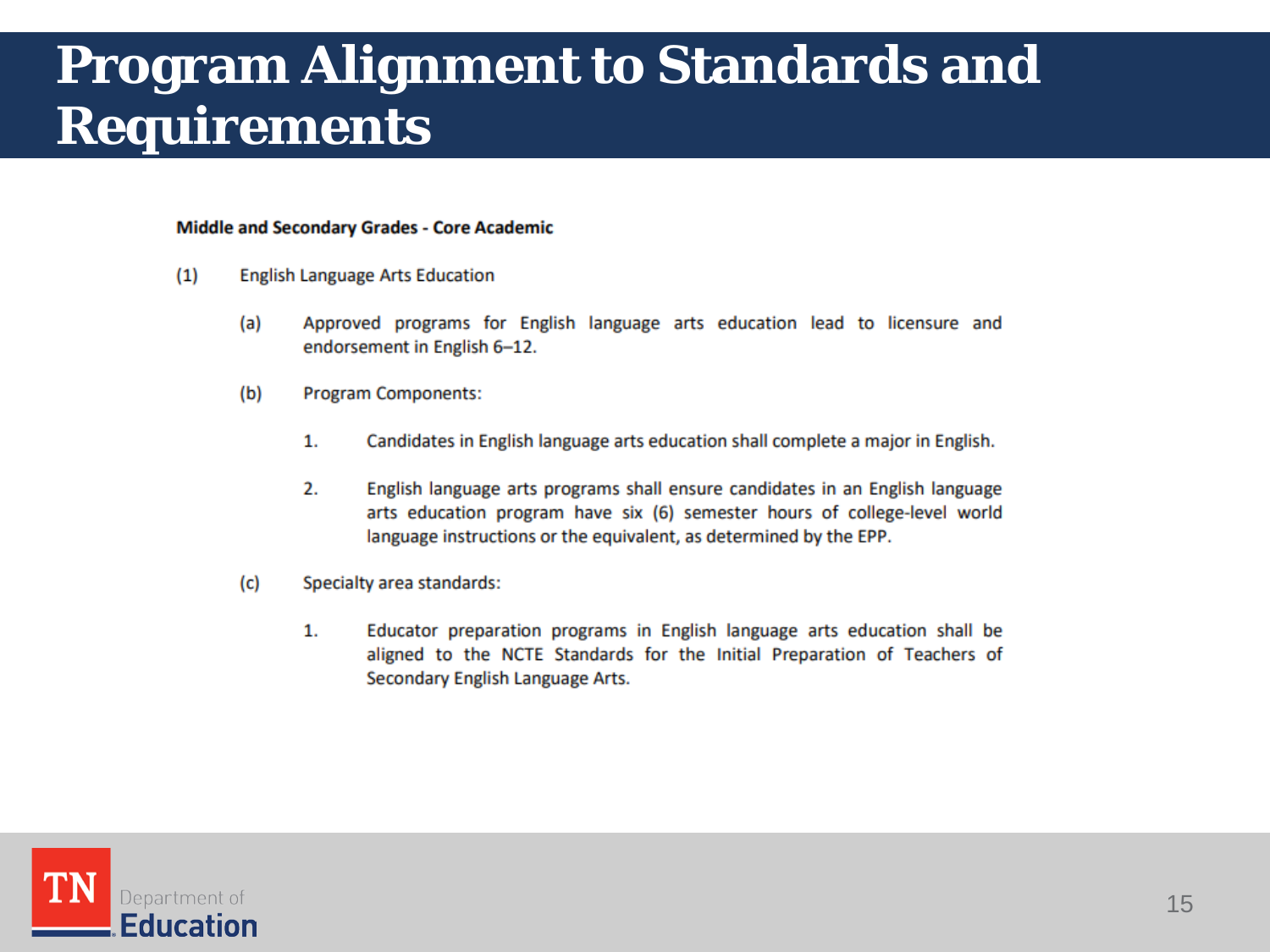## **Data and Program Effectiveness**

- Using EPP-generated and/or Annual Reports Insights Tool data, EPPs should provide an impact statement describing the EPP's level of confidence that the SAP(s) are producing educators who are effectively educating students and meeting the needs of partner districts.
- **This information will not factor into an approval** recommendation at this time.

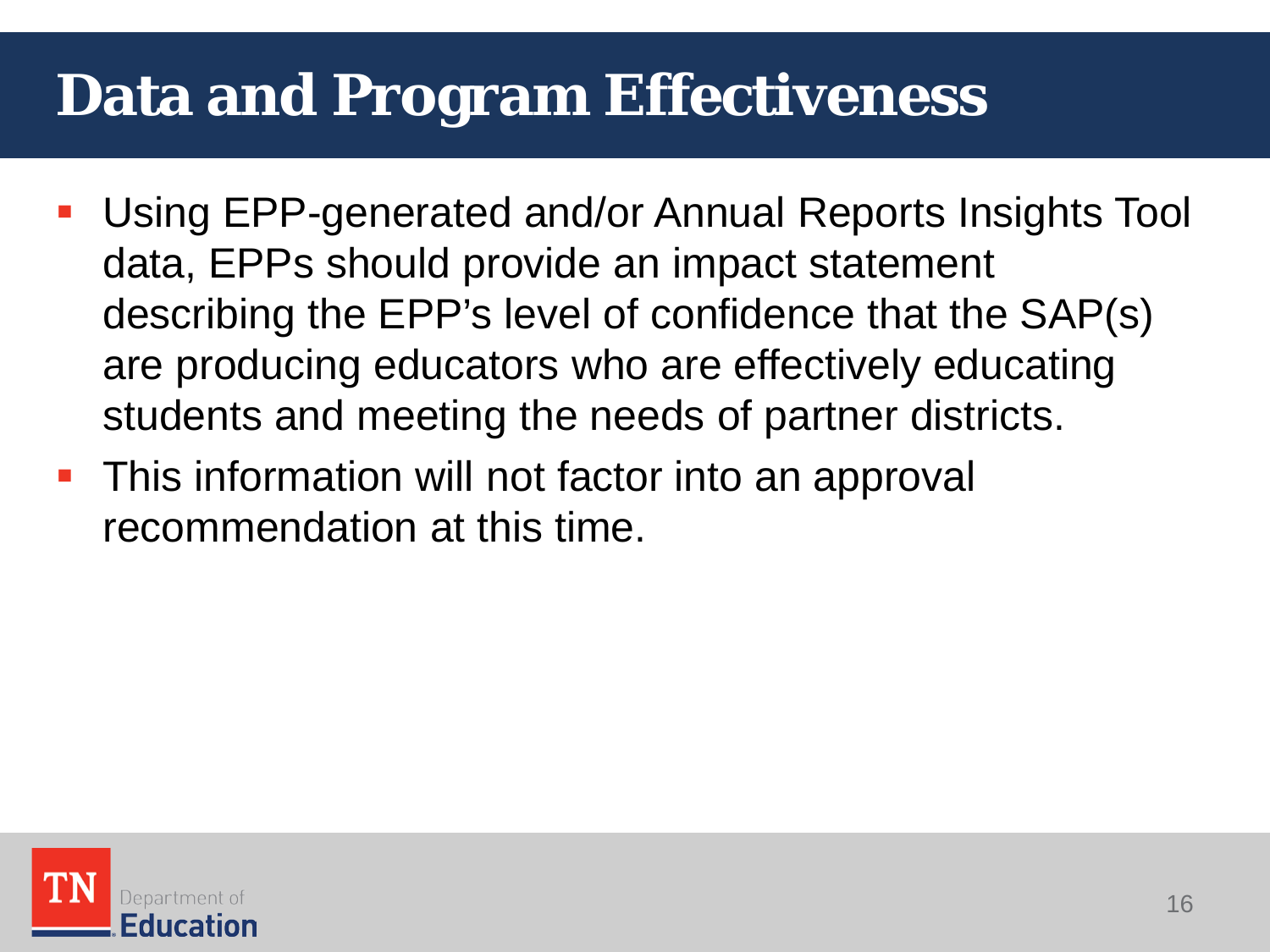# **SPA Accreditation**

**Providers should upload the most recent recognition** and/or accreditation documents if the SAP is nationally recognized by a SPA or accredited by an accrediting body.